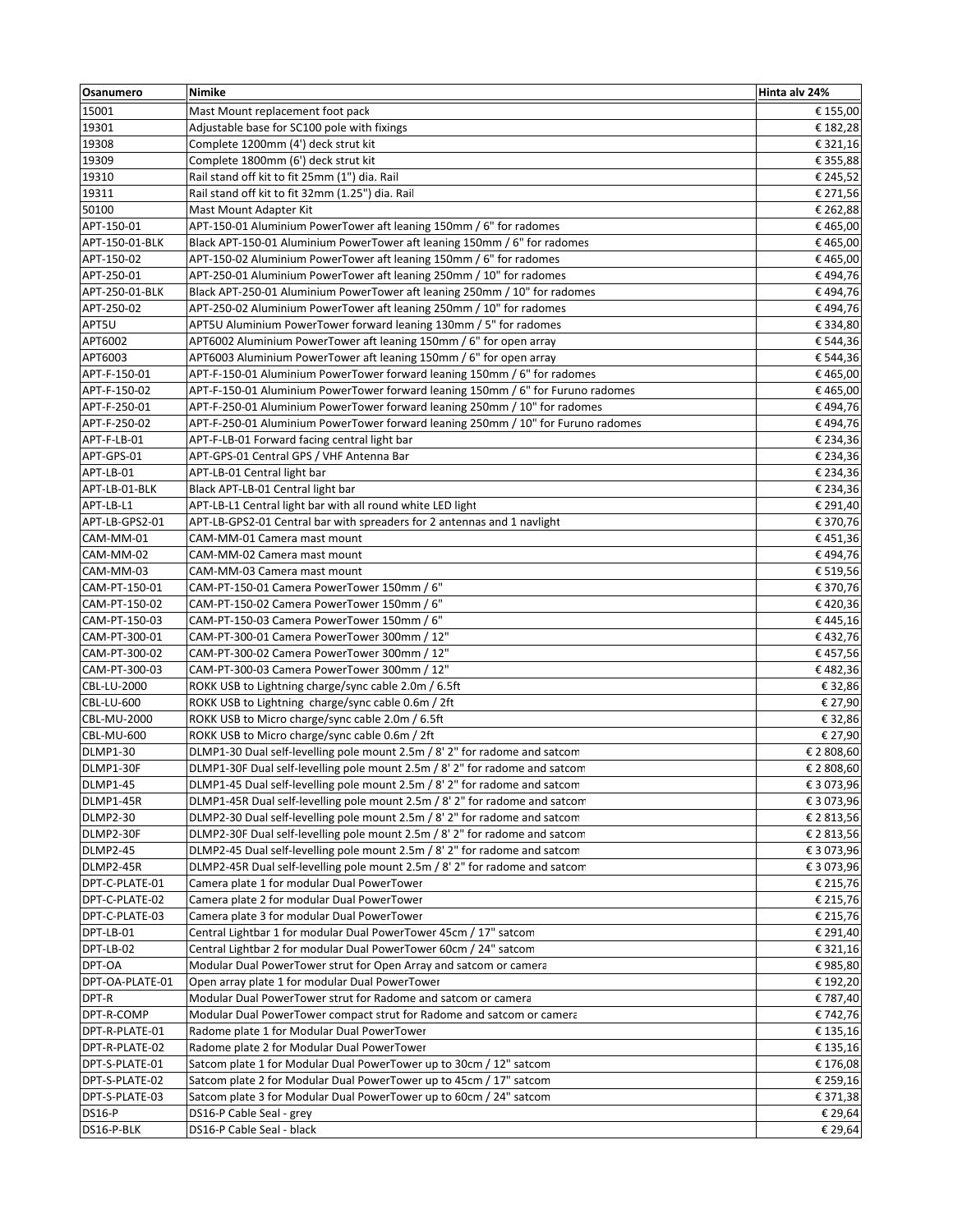| <b>DS16-S</b>                 | DS16-S Cable Seal - stainless                                                           | € 57,23                      |
|-------------------------------|-----------------------------------------------------------------------------------------|------------------------------|
| DS21A-P                       | DS21A-P Cable Seal - grey                                                               | € 33,36                      |
| DS21A-P-BLK                   | DS21A-P Cable Seal - black                                                              | € 33,36                      |
| DS21A-S                       | DS21A-S Cable Seal - stainless                                                          | € 65,22                      |
| DS21B-P                       | DS21B-P Cable Seal - grey                                                               | € 33,36                      |
| DS21B-P-BLK                   | DS21B-P Cable Seal - black                                                              | $\overline{\epsilon}$ 33,36  |
| DS21B-S                       | DS21B-S Cable Seal - stainless                                                          | € 65,22                      |
| <b>DS30-P</b>                 | DS30-P Cable Seal - grey                                                                | € 38,32                      |
| DS30-P-BLK                    | DS30-P Cable Seal - black                                                               | € 38,32                      |
| <b>DS30-S</b>                 | DS30-S Cable Seal - stainless                                                           | € 81,84                      |
| <b>DS40-P</b>                 | DS40-P Cable Seal - grey                                                                | €43,28                       |
| DS40-P-BLK                    | DS40-P Cable Seal - black                                                               | €43,28                       |
| <b>DS40-S</b>                 | DS40-S Cable Seal - stainless                                                           | €99,08                       |
| DS6-P                         | DS6-P Cable Seal - grev                                                                 | € 16,74                      |
| DS6-P-BLK                     | DS6-P Cable Seal - black                                                                | € 16,74                      |
| <b>DS-H10</b>                 | DS-H10 Horizontal Cable Seal - grey                                                     | € 34,84                      |
| DS-H10-BLK                    | DS-H10 Horizontal Cable Seal - black                                                    | € 34,84                      |
| DS-H6                         | DS-H6 Horizontal Cable Seal - grey                                                      | € 24,49                      |
| DS-H6-BLK                     | DS-H6 Horizontal Cable Seal - black                                                     | € 24,49                      |
| DS-HD6-BLK                    | DS-HD6-BLK Horizontal Double Cable Seal - black                                         | € 34,66                      |
| <b>DS-Multi</b>               | DS-Multi Cable Seal - aluminium                                                         | € 88,04                      |
| HS-01                         | Hinging base mount for 30cm satcom (Made to Order)                                      | € 669,60                     |
| LMB-A1                        | LMB-A1 self-levelling radar mount - backstay                                            | €1977,80                     |
| $LMB- A2$                     | LMB-A2 self-levelling radar mount - backstay                                            | €1977,80                     |
| LMB-EXTLONG                   | Extension kit for self-levelling backstay mount - 1.3m / 51" long                       | €409,20                      |
| LMB-EXTSHORT                  | Extension kit for self-levelling backstay mount - 0.6m / 24 " long                      | € 364,56                     |
| LMB-F1                        | LMB-F1 self-levelling radar mount - backstay                                            | €1971,60                     |
| LMB-F2                        | LMB-F2 self-levelling radar mount - backstay                                            | €1971,60                     |
| LM-GPS                        | GPS / VHF antenna mount for all self-levellers                                          | € 157,48                     |
| $LMM-1$                       | LMM-1 Self-levelling radar mount - mast                                                 | €1238,76                     |
| $LMM-2$                       | LMM-2 Self-levelling radar mount - mast                                                 | €1238,76                     |
| $LMP-1$                       | LMP-1 Self-levelling radar mount - pole                                                 | € 2 591,60                   |
| LMP-2                         | LMP-2 Self-levelling radar mount - pole                                                 | € 2 591,60                   |
| M92698                        | M92698 Mast Mount                                                                       | € 680,76                     |
| M92722                        | M92722 Mast Mount                                                                       | $\overline{\epsilon}$ 531,96 |
| PT2001                        | PT2001 Composite PowerTower 350mm / 14"                                                 | € 638,60                     |
| PT2002                        | PT2002 Composite PowerTower 350mm / 14"                                                 | € 638,60                     |
| PT2004                        | PT2004 Composite PowerTower 150mm / 6"                                                  | € 606,36                     |
| PT2005                        | PT2005 Composite PowerTower 150mm / 6"                                                  | € 606,36                     |
| PT3010                        | PT3010 Power Tower Base Wedge 4°                                                        | € 143,84                     |
| <b>PTM-R1-1</b>               | PTM-R1-1 Tapered radar mast                                                             | € 2 399,40                   |
| <b>PTM-R1-2</b><br>PTM-R1-S40 | PTM-R1-2 Tapered radar mast<br>PTM-R1-S40 Tapered radar and satcom mast (Made to order) | € 2 399,40<br>€ 2 639,96     |
| <b>PTM-R2-S40</b>             | PTM-R2-S40 Tapered radar and satcom mast (Made to order)                                | € 2 639,96                   |
| <b>RA-01</b>                  | Rail mount for single GPS / VHF antenna                                                 | € 89,28                      |
| <b>RL-501</b>                 | ROKK Adapter Plate - ROKK Midi for Humminbird 300-700                                   | € 19,16                      |
| <b>RL-502</b>                 | ROKK Adapter Plate - ROKK Midi for Garmin GPS MAP 400-600 / Echo 100-550                | € 19,16                      |
| <b>RL-503</b>                 | ROKK Adapter Plate - ROKK Midi for Lowrance Elite 5 / Mark 5                            | € 19,16                      |
| <b>RL-504</b>                 | ROKK Adapter Plate - ROKK Midi for Raymarine E7 + Lowrance HDS-5 / HDS-7                | € 19,16                      |
| <b>RL-505</b>                 | ROKK Adapter Plate - ROKK Mini / Midi for Lifedge Mounting Bracket, AMPS Universa       | € 19,16                      |
| <b>RL-506</b>                 | ROKK Adapter Plate - ROKK Midi for Raymarine a6 and a7                                  | € 19,16                      |
| <b>RL-507</b>                 | ROKK Adapter Plate - ROKK Midi for Garmin GPS MAP 700 Series / Echo Map 70              | € 19,16                      |
| <b>RL-508</b>                 | ROKK Mini Tablet Clamp                                                                  | € 34,22                      |
| RL-509                        | ROKK Mini Phone Clamp                                                                   | € 32,18                      |
| RL-510                        | ROKK Adapter Plate - ROKK Mini / Midi GoPro Plate                                       | € 21,02                      |
| RL-511                        | ROKK Adapter Plate - ROKK Mini / Midi 1/4" Camera Plate                                 | € 21,02                      |
| <b>RL-512</b>                 | ROKK Adapter Plate - ROKK Mini / Midi Raymarine Dragonfly 4/5 Plate                     | € 21,02                      |
| RL-513                        | ROKK Adapter Plate - ROKK Mini / Midi Universal self-drill Plate                        | € 23,50                      |
| RL-514                        | ROKK Adapter Plate - ROKK Midi Track Adapter for Screens                                | € 24,18                      |
| <b>RL-515</b>                 | ROKK Adapter Plate - ROKK Mini AMPs & 3 point Plate                                     | € 29,64                      |
| RL-516                        | ROKK Adapter Plate - ROKK Mini 48mm Diamond Plate                                       | € 29,64                      |
| <b>RL-517</b>                 | ROKK Adapter Plate - ROKK Mini 75mm Square VESA Plate                                   | € 36,64                      |
| <b>RL-518</b>                 | ROKK Adapter Plate - ROKK Mini 1/4-20" Female Thread                                    | € 29,51                      |
| RL-519                        | ROKK Adapter Plate - ROKK Mini 120mm diamond Plate                                      | € 36,70                      |
|                               |                                                                                         |                              |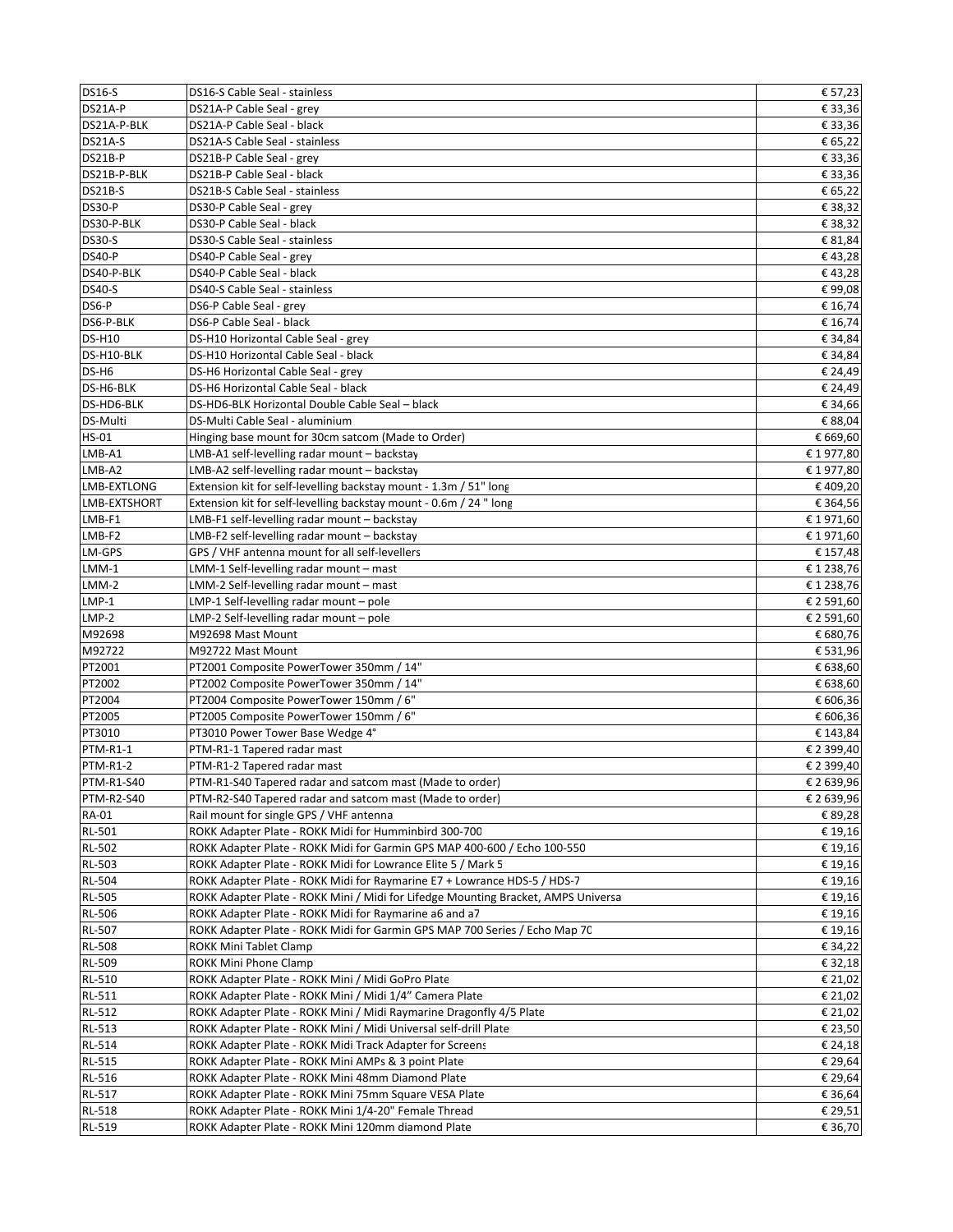| <b>RL-520</b>   | ROKK Adapter Plate - ROKK Mini 60mm square Plate                                             | € 36,70    |
|-----------------|----------------------------------------------------------------------------------------------|------------|
| <b>RL-521</b>   | ROKK Mini Lowrance HOOK2 Quick release adapter                                               | € 20,21    |
| <b>RL-ADM</b>   | ROKK Midi Adjustable Deck Mount                                                              | € 100,44   |
| <b>RL-ARB</b>   | ROKK Midi Adjustable Star Port Mount                                                         | € 100,44   |
| <b>RL-ARM</b>   | ROKK Midi Adjustable Rail Mount                                                              | € 122,14   |
| RL-RM           | ROKK Midi Fixed Rail Mount                                                                   | €49,54     |
| <b>RLS-401</b>  | ROKK Mini Screw Down Base                                                                    | € 20,03    |
| <b>RLS-402</b>  | ROKK Mini Rail Base                                                                          | € 32,05    |
| <b>RLS-403</b>  | ROKK Mini Cable Tie Base                                                                     | € 23,87    |
| <b>RLS-404</b>  | ROKK Mini Self Adhesive Base                                                                 | € 23,87    |
| <b>RLS-405</b>  | <b>ROKK Mini Suction Cup Base</b>                                                            | € 34,84    |
| <b>RLS-406</b>  | ROKK Mini AMPS Base Adapter for use with RL-401                                              | € 25,61    |
| <b>RLS-407</b>  | ROKK Mini Kayak Track base                                                                   | € 33,36    |
| RLS-508-401     |                                                                                              |            |
| RLS-508-402     | ROKK Mini Tablet Mount kit with Screw Down Base<br>ROKK Mini Tablet Mount kit with Rail Base | € 108,50   |
|                 |                                                                                              | € 120,53   |
| RLS-508-403     | ROKK Mini Tablet Mount kit with Cable-Tie Base                                               | € 112,34   |
| RLS-508-404     | ROKK Mini Tablet Mount kit with Self-Adhesive Base                                           | € 112,34   |
| RLS-508-405     | ROKK Mini Tablet Mount kit with Suction Cup Base                                             | € 123,32   |
| RLS-509-401     | ROKK Mini Phone Mount kit with Screw Down Base                                               | € 106,45   |
| RLS-509-402     | ROKK Mini Phone Mount kit with Rail Base                                                     | € 118,48   |
| RLS-509-403     | ROKK Mini Phone Mount kit with Cable-Tie Base                                                | € 110,30   |
| RLS-509-404     | ROKK Mini Phone Mount kite with Self Adhesive Base                                           | € 110,30   |
| RLS-509-405     | ROKK Mini Phone Mount kit with Suction Cup Base                                              | € 121,27   |
| RLS-521-401     | ROKK Mini Lowrance HOOK2 Pro Mount Kit with Screw Down Base                                  | € 74,40    |
| RLS-521-402     | ROKK Mini Lowrance HOOK2 Pro Mount Kit with Rail Base                                        | €95,48     |
| RLS-521-407     | ROKK Mini Lowrance HOOK2 Pro Mount Kit with Kayak Track Base                                 | € 102,67   |
| <b>RLS-AM</b>   | ROKK Mini Adjustable Body                                                                    | € 54,25    |
| <b>RL-TETH</b>  | ROKK Mini Safety Tether                                                                      | € 21,89    |
| SATPT-40        | Satcom PowerTower for up to 40cm / 16" satcom                                                | € 606,36   |
| SATPT-60        | Satcom PowerTower for up to 60cm / 24" satcom                                                | € 668,36   |
| $SB-2G$         | Cable glands x 2 for Waterproof Junction Box                                                 | € 14,82    |
| SB-8-10         | Waterproof Electrical Junction Box 10 way                                                    | € 60,20    |
| SB-8-5          | Waterproof Electrical Junction Box 5 way                                                     | € 34,66    |
| SC101           | SC101 Radar pole mount 1.9m / 75"                                                            | € 1 320,60 |
| SC102           | SC102 Radar pole mount 2.5m / 98"                                                            | € 1437,16  |
| SC103           | SC103 Radar pole mount 1.9m / 75"                                                            | € 1 320,60 |
| SC104           | SC104 Radar pole mount 2.5m / 98"                                                            | € 1437,16  |
| SC105           | SC105 Satcom pole mount 1.9m / 75"                                                           | €1304,48   |
| SC105-35        | SC105-35 Satcom pole mount 1.9m / 75"                                                        | €1760,80   |
| SC105-45        | SC105-45 Satcom pole mount 1.9m / 75"                                                        | € 2 032,36 |
| SC105-45R       | SC105-45R Satcom pole mount 1.9m / 75"                                                       | € 2 032,36 |
| SC106           | SC106 Satcom pole mount 2.5m / 98"                                                           | €1437,16   |
| SC106-35        | SC106-35 Satcom pole mount 2.5m / 98"                                                        | € 1760,80  |
| SC106-45        | SC106-45 Satcom pole mount 2.5m / 98"                                                        |            |
|                 |                                                                                              | € 2 176,20 |
| SC106-45R       | SC106-45R Satcom pole mount 2.5m / 98"                                                       | € 2 176,20 |
| SC107           | SC107 Satcom pole mount 1.9m / 75"                                                           | € 1 362,76 |
| <b>SC107-CS</b> | SC107 Satcom pole mount 1.9m / 75"                                                           | € 1 362,76 |
| SC109           | SC109 Satcom pole mount 2.5m / 98"                                                           | € 1437,16  |
| SC109-CS        | SC109 Satcom pole mount 2.5m / 98"                                                           | € 1437,16  |
| SC110           | PowerTower Light mount stainless - port mounted                                              | € 197,16   |
| SC111           | PowerTower GPS / VHF/ Navtex mount stainless - starboard mounted                             | € 197,16   |
| SC112           | PowerTower GPS / VHF/ Navtex mount stainless - port mounted                                  | € 197,16   |
| <b>SC113</b>    | PowerTower Light mount stainless with integrated Hella LED Light - port mountec              | €440,20    |
| SC114-40        | Navlight Gantry stainless for 30cm to 40cm Satcoms                                           | €902,72    |
| SC114-60        | Navlight Gantry stainless for 60cm Satcoms                                                   | €1040,36   |
| SC117           | Deck Flood Light kit for SC100 pole                                                          | € 395,56   |
| SC118           | Navlight Gantry stainless - large                                                            | € 899,00   |
| SC12            | SC12 Mast Mount - medium                                                                     | €401,76    |
| SC120           | Lifting Crane for SC100 pole                                                                 | €923,80    |
| <b>SC18</b>     | SC18 Mast Mount - small                                                                      | € 370,76   |
| <b>SC20</b>     | SC20 Mast Mount - large                                                                      | €442,68    |
| <b>SC21</b>     | SC21 Mast Mount - X Large                                                                    | € 551,80   |
|                 |                                                                                              |            |
| <b>SC24</b>     | Radar Guard - small                                                                          | € 282,72   |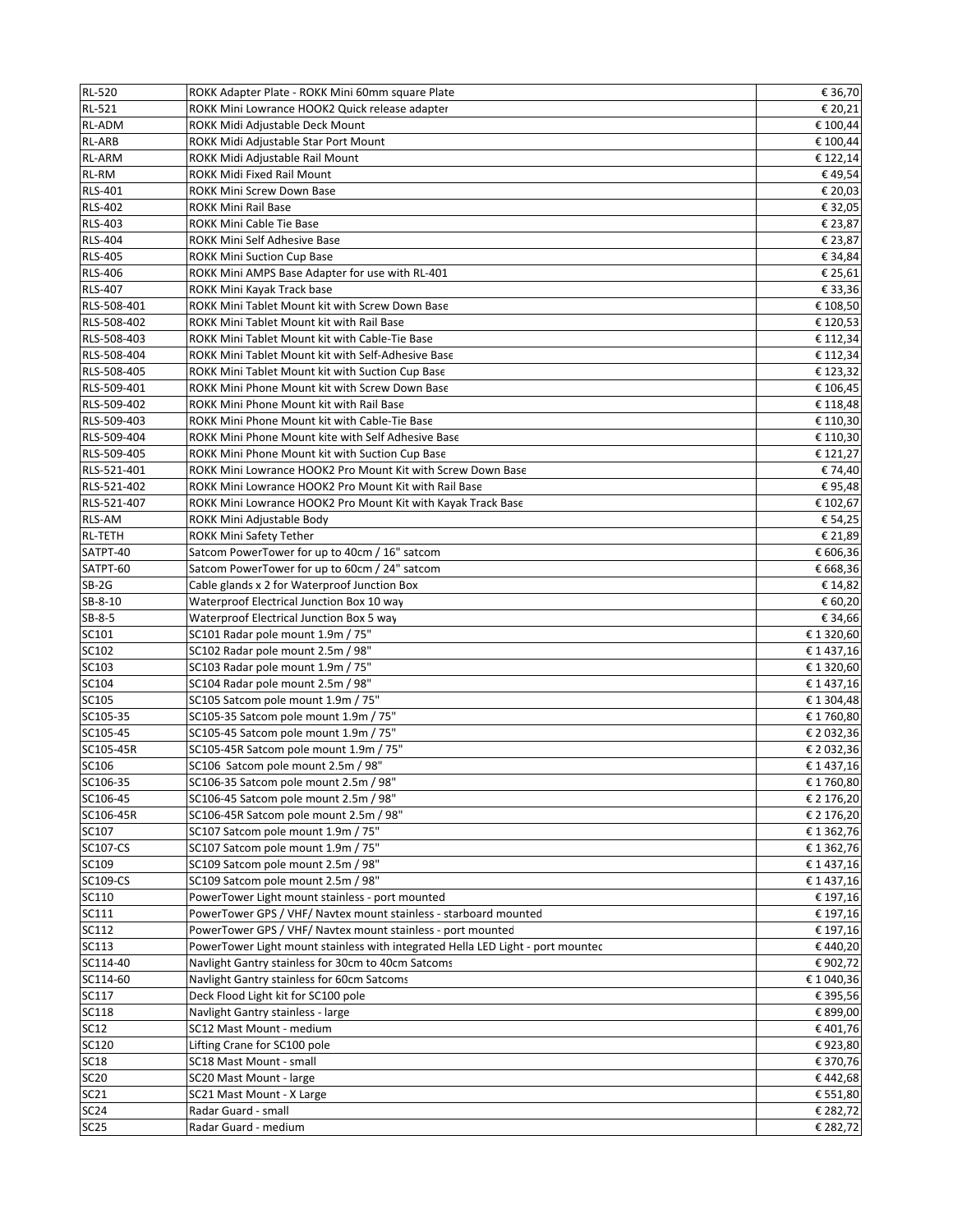| <b>SC27</b>    | Radar Guard - for M92722 and SC21 mast mounts                                                    | € 370,76   |
|----------------|--------------------------------------------------------------------------------------------------|------------|
| <b>SC28</b>    | Radar Guard - for all Raymarine 24" radomes                                                      | € 370,76   |
| <b>SC29</b>    | Radar Guard- for M92722 for use in combination with Raymarine Quantum                            | € 370,76   |
| <b>SC30</b>    | SC30 Satcom Antenna Mount                                                                        | € 279,00   |
| <b>SC35</b>    | SC35 Satcom Antenna Mount                                                                        | € 370,76   |
| <b>SC45</b>    | SC45 Satcom Antenna Mount                                                                        | €469,96    |
| SC45R          | <b>SC45R Satcom Antenna Mount</b>                                                                | € 519,56   |
| SC50           | SC50 Adjustable Base Wedge for Satcom Antenna Mount                                              | € 399,28   |
| <b>SC65</b>    | SC65 Satcom Antenna Mount                                                                        | € 519,56   |
| <b>SC80</b>    | SC80 Satcom Antenna Stainless Mount                                                              | € 1 444,60 |
| <b>SC91</b>    | SC91 Satcom Antenna Stainless Mount (Made to order)                                              | € 2 064,60 |
| SC-CW-01E      | ROKK Wireless - Hidden. Waterproof wireless charger 12/24V                                       | € 86,74    |
| SC-CW-02E      | ROKK Wireless - Surface. Waterproof wireless charger 12/24V                                      | €92,32     |
| SC-CW-03E      | ROKK Wireless - Bezel. Waterproof wireless charger 12/24V                                        | €99,14     |
| SC-CW-04E      | ROKK Wireless - Active. Waterproof wireless charger 12/24V                                       | € 175,96   |
| SC-CW-05E      | ROKK Wireless - Edge. Waterproof Wireless Charger 12/24V                                         | € 206,15   |
| SC-CW-06E      | ROKK Wireless - Nest. Waterproof wireless charger 12V/24V                                        | € 127,66   |
| SC-CW-07E      | ROKK Wireless - Sub. Waterproof wireless charger 12/24V                                          | € 88,85    |
| SC-CW-08E      | ROKK Wireless - Catch. Waterproof wireless charging mat 12/24V                                   | € 111,60   |
| SC-CW-PATCH-LU | ROKK Wireless - Lightning wireless charge receiver patch for iPhone                              | € 14,87    |
| SC-CW-PATCH-MU | ROKK Wireless - Micro USB wireless charge receiver patch for Androic                             | € 14,87    |
| SC-USB-01      | ROKK Charge Waterproof Dual USB Socket                                                           | € 37,14    |
| SC-USB-02      | ROKK Charge+ Waterproof Fast Charge Dual USB Socket                                              | € 55,74    |
| SC-USB-F1      | Flip Pro Fast Charge Dual USB Socket                                                             | € 55,74    |
| SPD-12-W       | ScanPod SPD-12-W Deck Pod for displays up to 12"                                                 | € 742,76   |
| SPD-13-W       | ScanPod SPD-13-W Deck Pod for displays up to 13"                                                 | €742,76    |
| SPD-15D-W      | ScanPod SPD-15D-W Deck Pod for displays up to 15"                                                | €1072,60   |
| SPD-4XI-W      | Scanpod SPD-4XI-W Helm Pod for 2 standard Instruments + 7" display                               | € 817,16   |
| SPD-7S-W       | ScanPod SPD-7S-W Deck Pod for displays up to 7"                                                  | € 558,00   |
| SPD-7-W        | ScanPod SPD-7-W Deck Pod for displays up to 7"                                                   |            |
| SPD-8-W        |                                                                                                  | € 558,00   |
| SPD-9-W        | ScanPod SPD-8-W Deck Pod for displays up to 9"<br>ScanPod SPD-9-W Deck Pod for displays up to 9" | € 618,76   |
|                |                                                                                                  | € 618,76   |
| <b>SPDB</b>    | Deck Pod adjustable base only                                                                    | €407,96    |
| $FM-1$         | NEW ScanPod Flex Mount for SPH-9-W, 3i, 4i, 4Xi                                                  | € 544,36   |
| $FM-2$         | NEW ScanPod Flex Mount for SPH-12-W SPH-13-W                                                     | € 556,76   |
| SPFM-RM1-X     | ScanPod SPFM-RM1-X Flex-Mount system excluding the stainless rail                                | €434,00    |
| SPH-12-W       | ScanPod SPH-12-W Helm Pod for displays up to 12"                                                 | € 643,56   |
| SPH-13-W       | ScanPod SPH-13-W Helm Pod for displays up to 13"                                                 | € 643,56   |
| SPH-15D-W      | ScanPod SPH-15D-W Helm Pod for displays up to 15"                                                | €961,00    |
| SPH-3I-W       | ScanPod SPH-3I-W Helm Pod for up to 3 standard Instruments                                       | €451,36    |
| SPH-4I-W       | ScanPod SPH-4I-W Helm Pod for up to 4 standard Instruments                                       | € 507,16   |
| SPH-4XI-W      | ScanPod SPH-4XI-W Helm Pod for 2 standard Instruments + 7" display                               | € 693,16   |
| SPH-8-W        | ScanPod SPH-8-W Helm Pod for displays up to 9"                                                   | € 569,16   |
| SPH-9-W        | ScanPod SPH-9-W Helm Pod for displays up to 9"                                                   | € 569,16   |
| SPH-SYSTEM-W   | ScanPod SPH-SYSTEM-W Helm Pod for multiple displays                                              | €923,80    |
| SPM-3I-W       | ScanPod SPM-3I-W Mast Pod for up to 3 standard instruments                                       | € 693,16   |
| SPR-1i-AM      | ScanPod SPR-1i-AM Arm Pod for 1 x standard size instrument                                       | € 370,76   |
| SPR-1U-AM      | ScanPod SPR-1U-AM Arm Pod uncut for small screens, switches and controllers                      | € 370,76   |
| SPR-1i-RM      | ScanPod SPR-1i-RM Rail Pod for 1 x standard size instrument                                      | € 209,56   |
| SPR-1U-RM      | ScanPod SPR-1U-RM Rail Pod uncut for small screens, switches and controllers                     | € 209,56   |
| SPR-7-AM       | ScanPod SPR-7-AM Arm Pod for displays up to 7"                                                   | € 618,76   |
| SPR-7-RM       | ScanPod SPR-7-RM Rail Pod for displays up to 7"                                                  | € 569,16   |
| SPR-7S-AM      | ScanPod SPR-7S-AM Arm Pod for displays up to 7"                                                  | € 631,16   |
| SPR-7S-RM      | ScanPod SPR-7S-RM Rail Pod for displays up to 7"                                                 | € 569,16   |
| SPR-8-AM       | ScanPod SPR-8-AM Arm Pod for displays up to 9"                                                   | € 651,00   |
| SPR-8-RM       | ScanPod SPR-8-RM Rail Pod for displays up to 9"                                                  | € 618,76   |
| <b>SPRC</b>    | Rail Pod Clamp only                                                                              | € 69,13    |
| SPT1001        | Stainless PowerTower 150mm / 6" high                                                             | € 548,08   |
| SPT1002        | Stainless PowerTower 150mm / 6" high                                                             | € 548,08   |
| SPT2010        | 4° Base Wedge for stainless PowerTower                                                           | € 152,52   |
| TB-01          | T-Bar for 4 x GPS / VHF / Antenna                                                                | € 556,76   |
| <b>TBH-10</b>  | Through Bulkhead Seal - up to 10 Cables                                                          | € 52,08    |
| TBH-4          | Through Bulkhead Seal - up to 5 Cables                                                           | € 52,08    |
| TP-01          | Pole Mount for up to 4 GPS / VHF antennas                                                        | € 742,76   |